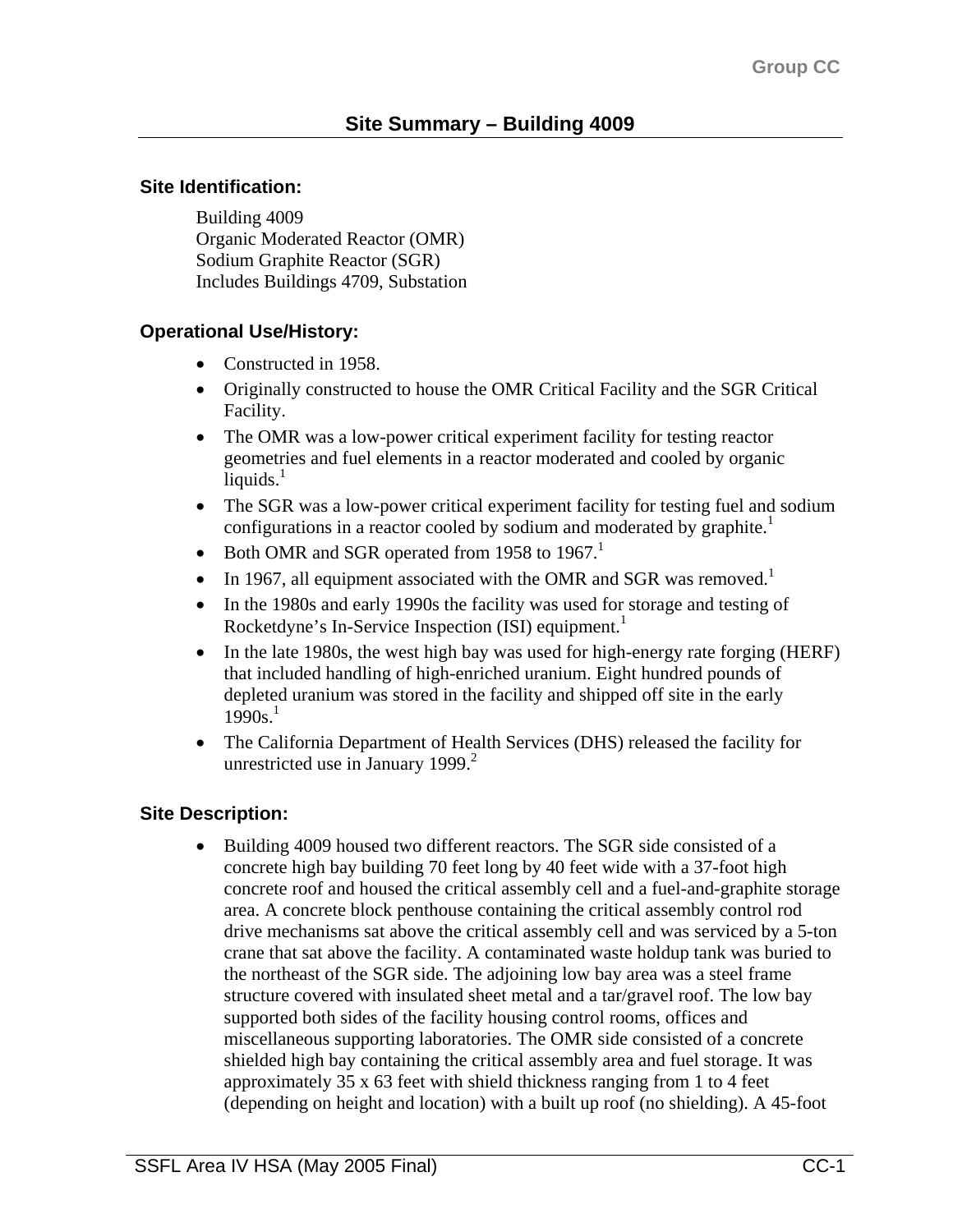stack was used to discharge exhaust and a leach field is located to the north of the facility as a whole. $3$ 

• Serviced by Substation 4709.

#### **Relevant Site Information:**

- There have been two incidents associated with Building 4009 that could have resulted in a release to the environment.
	- o On July 5, 1961, employees noticed two 1-gallon containers of uranium carbide fuel were bulging at the tops and bottoms. The containers were transferred to the Hot Lab hood where the first lid was pried off, causing a violent reaction due to the release of gasses. When air reached the uranium powder on the slugs, the powder ignited. The resulting fires were smothered with G-1 powder and placed in cutting oil. The opening of the second can occurred in the same way, but no explosion resulted. All contamination was contained in the Hot Lab and there was no damage to equipment or personnel (A0378).
	- o On June 11, 1964, three to four Ci of tritium target material for the accelerator was changed without monitoring (A0372).

#### **Radiological Surveys:**

- In 1985, Rockwell International performed a radiological survey to clarify and identify those areas needing further radiological inspection and/or decontamination. The report was issued in 1988. The survey covered the OMR side of the facility, the exterior of the facility to the northwest (including the leach field), and the SGR holdup tank through swipe sampling, an ambient gamma exposure survey, and gamma spectrometry of various samples.<sup>3</sup>
	- $\degree$  Total-average alpha: -3.7 dpm/100cm<sup>2</sup> average and 92.0 dpm/100cm<sup>2</sup> maximum (limit is  $5,000$  dpm/100cm<sup>2</sup>).
	- $\degree$  Total-average beta: 300 dpm/100cm<sup>2</sup> average and 745 dpm/100cm<sup>2</sup> maximum (limit is  $5,000 \text{ dpm}/100 \text{cm}^2$ ).
	- $\degree$  Removable alpha: 0.2 dpm/100cm<sup>2</sup> average and 15.4 dpm/100cm<sup>2</sup> maximum (limit is  $1,000$  dpm/ $100 \text{cm}^2$ ).
	- $\circ$  Removable beta: 3.4 dpm/100cm<sup>2</sup> average and 12.5 dpm/100cm<sup>2</sup> maximum (limit is  $1,000$  dpm/100cm<sup>2</sup>).
	- o Ambient gamma exposure rates adjusted for background: –0.03 µR/h average and 2.8  $\mu$ R/h maximum (limit is 5  $\mu$ R/h above background).
	- o Samples of various substances were collected from the facility: grease and sludge were collected from catch pans, sink drains, holdup tank and shower drains. Only the sludge sample from the SGR holdup tank showed any gamma peaks or detectable beta activity. An analysis of the sludge from the holdup tank showed U-238, U-235, Th-232, and Cs-137 decay chains. All isotope concentrations were below hazard levels and acceptable limits for unrestricted use.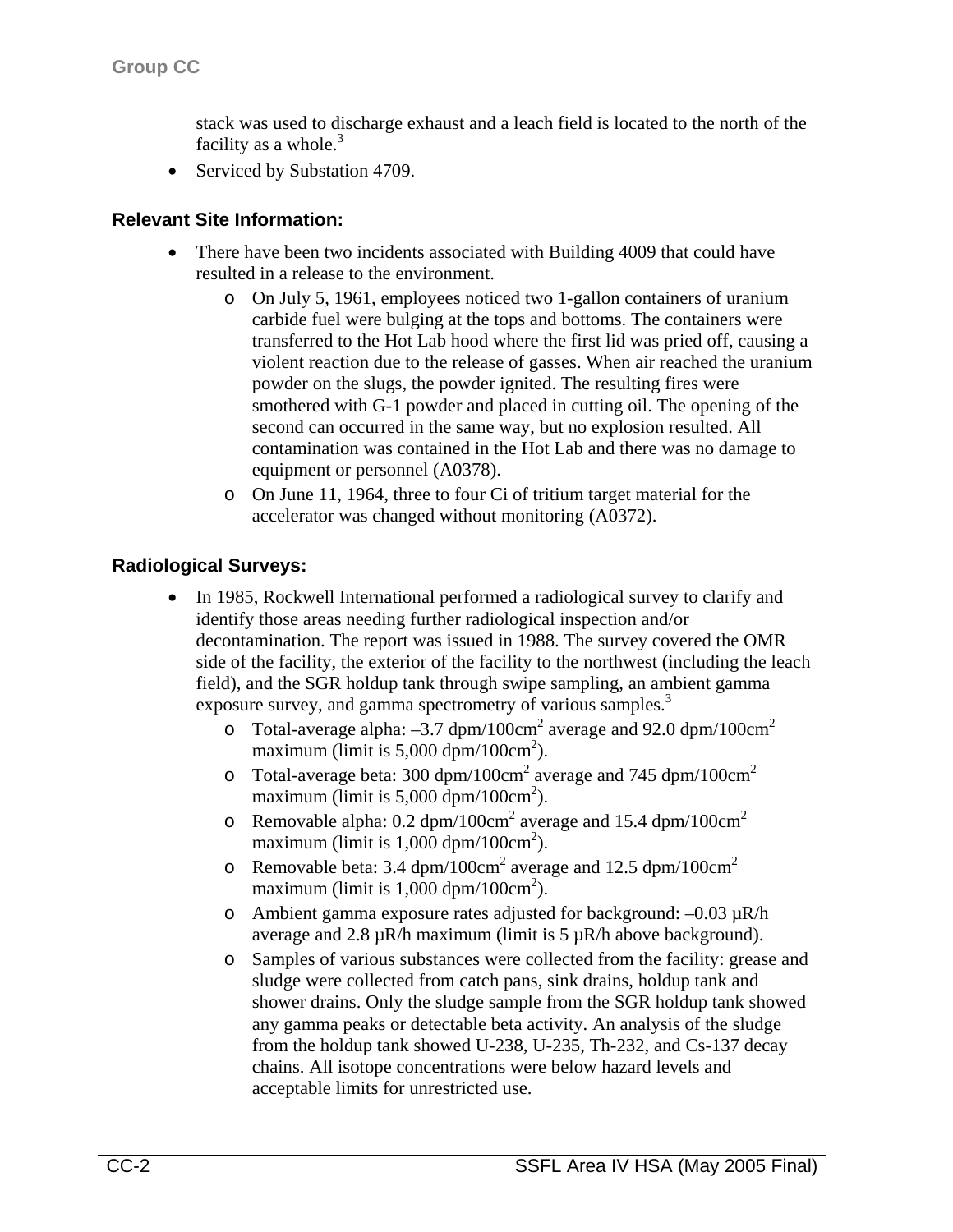- o The survey results concluded that, while there was some measurable contamination, it was all below the acceptable limits and therefore did not warrant further investigation.
- Rockwell International performed a radiological survey of the drain system excavation in 1989 to determine if any contamination had escaped the system and remained in the soil. The survey included the drain line excavation by taking soil samples. $4$ 
	- o The survey concluded that no residual contamination was present in the soil surrounding the drain lines.
	- o Only man-made radionuclides were found in the soil and they were all below the background levels measured during the Area IV survey from July to October 1988:
		- $\blacksquare$  U-238, 0.64 pCi/g (background is 1.1 pCi/g).
		- $\blacksquare$  U-235, 0.02 pCi/g (background is 0.04 pCi/g).
		- Th-232 0.97 pCi/g (background is  $1.7$  pCi/g).
		- K-40, 15.3 pCi/g (background is 22 pCi/g).
- Rockwell International performed a radiological survey in 1995 to ensure that there was no residual contamination that would pose any threats to the Advanced Programs personnel working in the building. The survey covered the facility through direct radiation level measurements, smear samples, ambient gamma radiation survey and concrete samples. Direct and removable contamination results are given as above or below acceptance limits.<sup>5</sup>
	- o The survey concluded that the facility was not contaminated and was a safe working environment.
	- o All direct radiation readings for contamination showed  $\langle 500 \text{ dpm}/100 \text{cm}^2$ alpha and  $\langle 5,000 \text{ dpm}/100 \text{cm}^2$  beta gamma.
	- o All smear samples for removable contamination showed  $\langle 20 \text{ dpm}/100 \text{cm}^2$ alpha and  $\langle 100 \text{ dpm}/100 \text{cm}^2$  beta gamma.
	- o Net ambient gamma exposure rates were measured at  $4.0 \mu R/hr$  (limit is 5.0 µR/hr above background).
	- o Concrete samples contained:
		- Co-60, 0.03 pCi/g (limit is 1.9 pCi/g).
		- Eu-152, 0.06 pCi/g (limit is 4.5 pCi/g).
		- Eu-154, 0.04 pCi/g (limit is 4.1 pCi/g).
- DHS performed a confirmatory survey in 1995 to support the 1995 Rockwell survey. The survey covered the same area as the Rockwell survey.<sup>6</sup>
	- o The survey concluded that the facility was suitable for occupancy/use by Rockwell and their contractors.
	- o No report was provided.
- Rockwell International performed a radiological survey of the roof in 1995 to determine if contamination was present before removal of the roof for new construction.<sup>7</sup>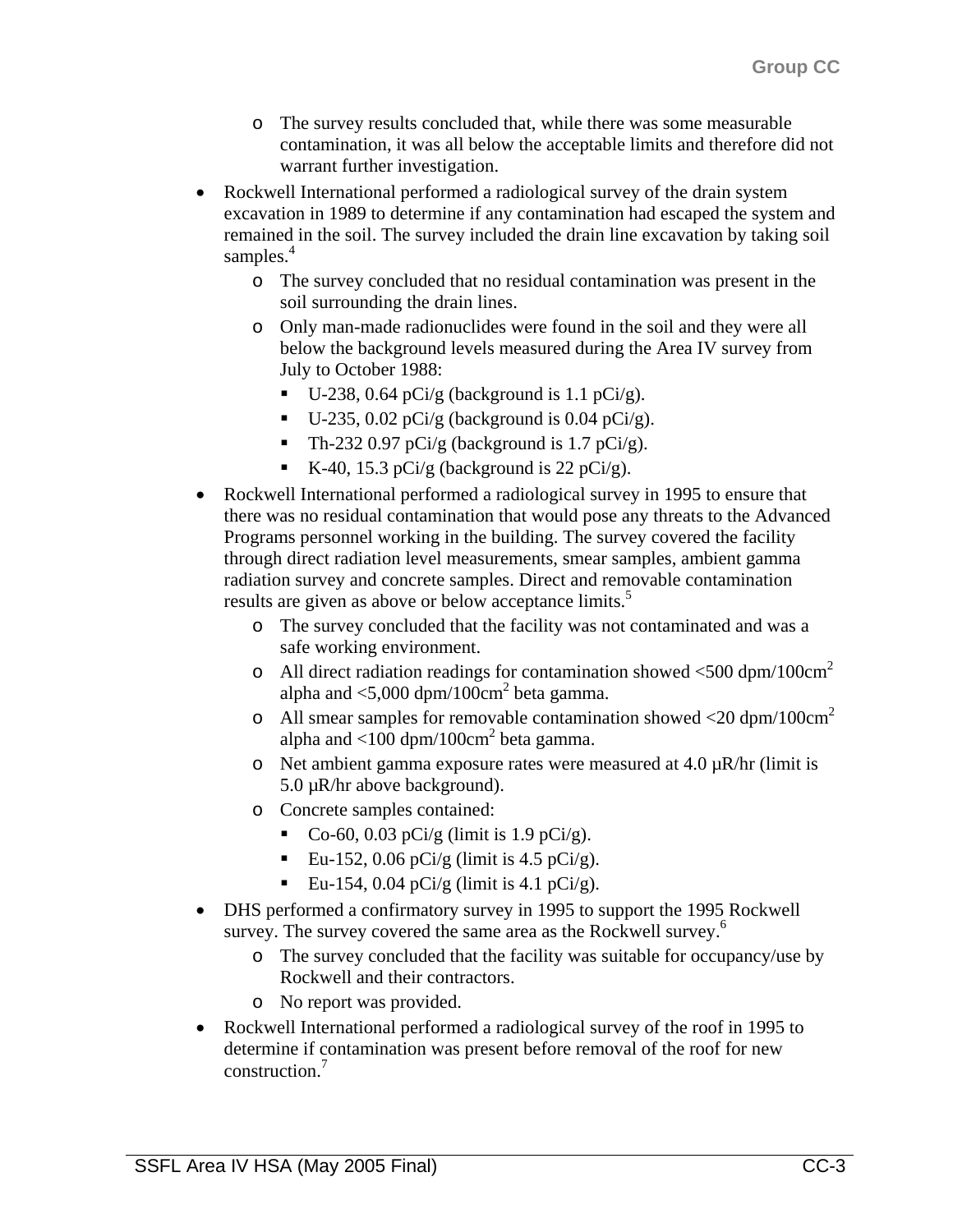- o The survey concluded that there was no contamination and the roof could be removed.
- During the 1996 Area IV Radiological Characterization Survey, soil samples were taken at two different locations in the vicinity of Building 4009. None of the measurements were distinguishable from background and all the measurements were below the acceptable concentration levels established by Boeing and presented in document N001SRR140131.<sup>8</sup>
- DHS performed a final release survey in September 1998 for the entire facility.<sup>2</sup>
	- o The survey concluded that the facility met unrestricted release criteria.
	- o No report was provided.
- Boeing performed a radiological survey on the facility septic system in 2002. The survey covered the septic system components through swipe samples and a direct frisk survey.<sup>9</sup>
	- o All samples showed that contamination was below the acceptable removable contamination limits of 20 dpm/100cm<sup>2</sup> alpha, 100  $dpm/100cm^2$  beta.
	- o No detectable beta gamma activity was discovered in any samples.
	- o No gamma exposure rates above background were detected.

# **Status:**

- DHS released Building 4009 for unrestricted use in January 1999. $^2$
- Currently, the building is used for non-nuclear research and development.

# **References:**

- 1- Phil Rutherford Website, http://rdweb/shea/radiationsafety/, accessed August 2003.
- 2- DHS, Untitled Letter, from D. Wesley (DHS) to J. Barnes, January 20, 1999.
- 3- ETEC Document, GEN-ZR-0014, " Radiological Survey of Building T009," August 26, 1988.
- 4- Rockwell International Report, N704SRR990032, "Final Decontamination and Radiological Survey of Portions of Building T009," December 1990.
- 5- Rockwell International, Letter, "Building 009 Use by Advanced Programs Personnel," from P. Rutherford (Rockwell International) to C. Butler, March 1, 1995.
- 6- DHS, Letter, "Radioactive Material License Number 0015-70," from P. Baldenweg (DHS) to P. Rutherford, February 24, 1995.
- 7- Rockwell International, Letter, "B/009 Roof Survey," from P. Rutherford (Rockwell International) to C. Butler, May 4, 1995.
- 8- Rocketdyne Document, A4CM-ZR-0011, Rev. A, "Area IV Radiological Characterization Survey," August 15, 1996.
- 9- Boeing Radiation Safety Records Management System (File Drawer 133-B, "Building T009 Field (Septic System)," July 10, 2002.
- 10- Historical Site Photographs from Boeing Database.
- 11- SSFL Area IV, ETEC Industrial Planning Maps, 1962-1992.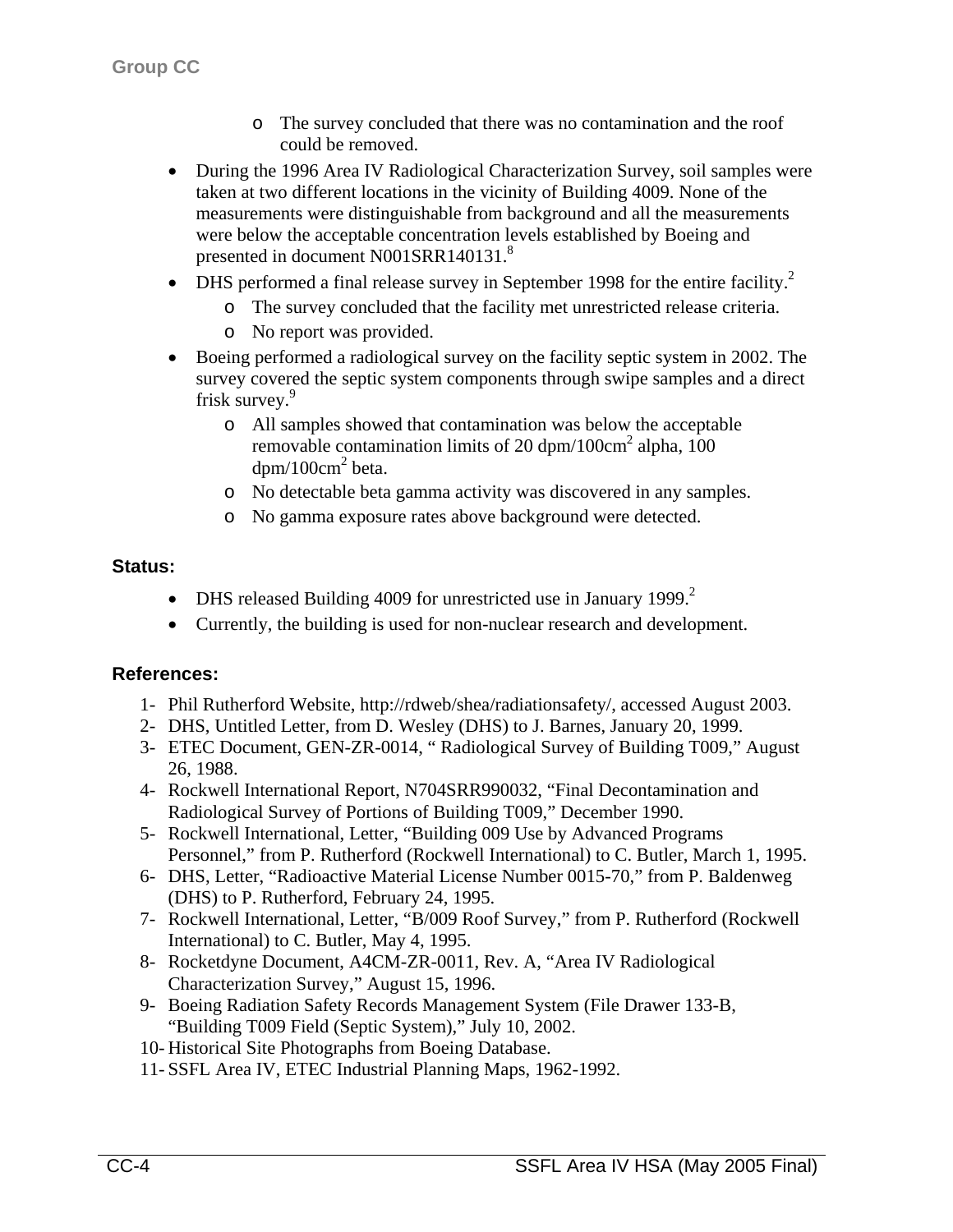**Photograph – Building 4009**